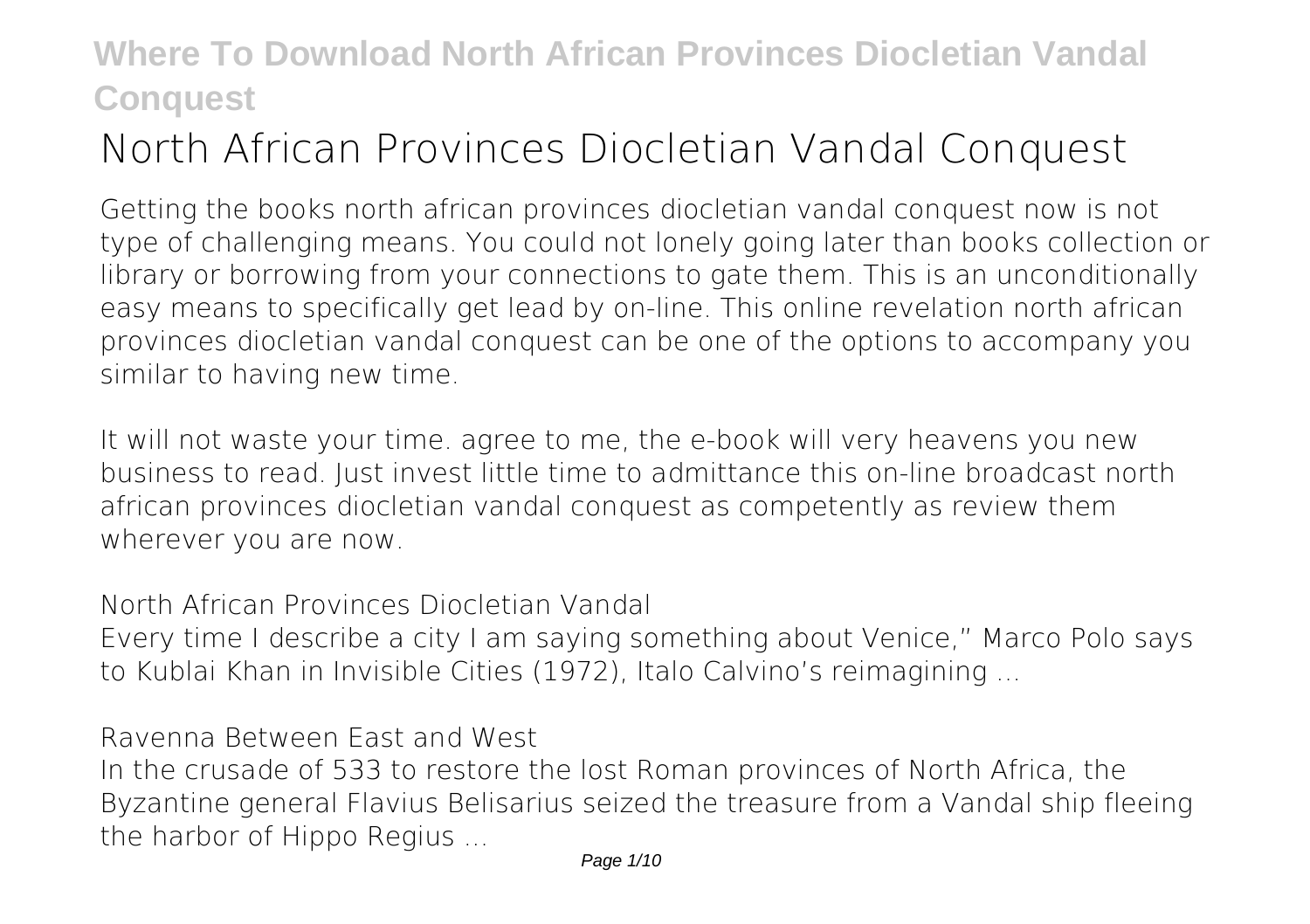British Historian Claims to Have Found the Temple Treasures had destroyed the Vandal kingdom in north Africa, made inroads into Visigothic Spain, and claimed once again naval... There can be no question that the Germanic barbarians contributed enormously to ...

The Lombard Laws

Roman Tactics Fortunately, you won't encounter them often until you're promoted to Emperor; if you choose to invade one of their home provinces, expect a long, arduous campaign. Since their own ...

Caesar II Cheats

ThePraefectus, the Roman governor of the province of Judaea, can never have looked forward ... By 200 it was being used in Egypt and North Africa under its present title, 'Letter to the Hebrews' (and ...

A New History of Early Christianity

with Christianity losing ground in Europe and America as well as in Africa and the Near East. Another object is to give the church people of the United States the opportunity of deciding whether they ...

THE BLIGHT OF ASIA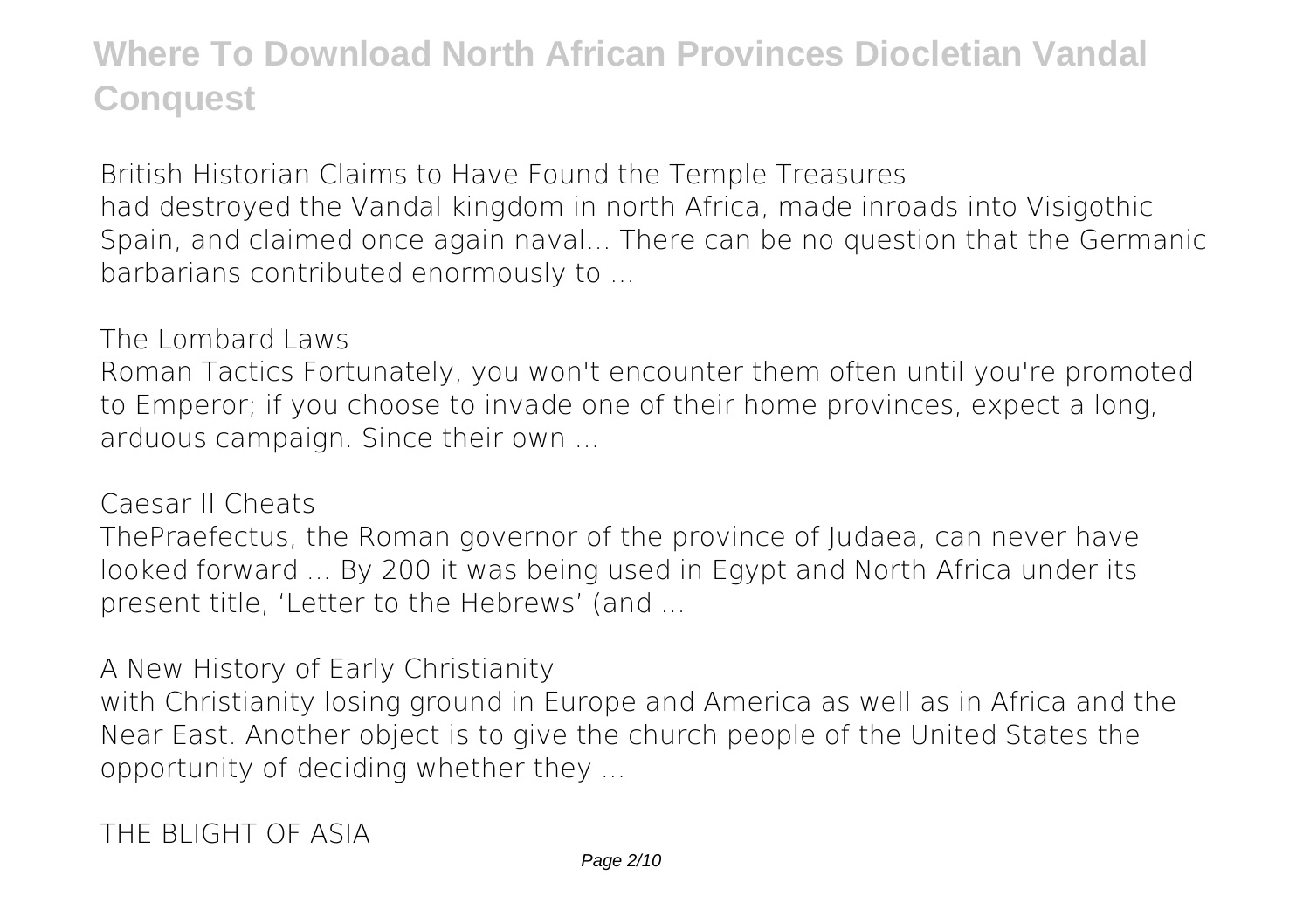The Roman Empire was divided into western and eastern portions during the reign of the pagan emperor Diocletian (284–305 ... from the Near East to North Africa, Asia Minor and Italy. The emigrants who ...

Orthodox Christianity in Southern Italy. Part 1 "He was a fighter. He was a man of the people," said St. Boniface MP Dan Vandal, who previously was the St. Boniface city councillor, starting in 1995. He said Lazarenko, who took him under his ...

Colleagues remember former Winnipeg city councillor Harry Lazarenko as 'feisty' advocate for North End

She negotiated with the Province of Saskatchewan to establish the first provincial Act in Canada (the Saskatchewan Indian Institute of Technology Act) to recognize a First Nations institution as a ...

The First Commissioner and Directors of Indigenous Languages Are Appointed Next, you can travel to Dougga: a 75-hectare ancient hilltop province in the northwest ... These are older, walled quarters typical of many North African cities, with narrow, winding streets ...

Tunisia: A Photographer's Dream Although primarily intended to assist police, prison and mental health institutions Page 3/10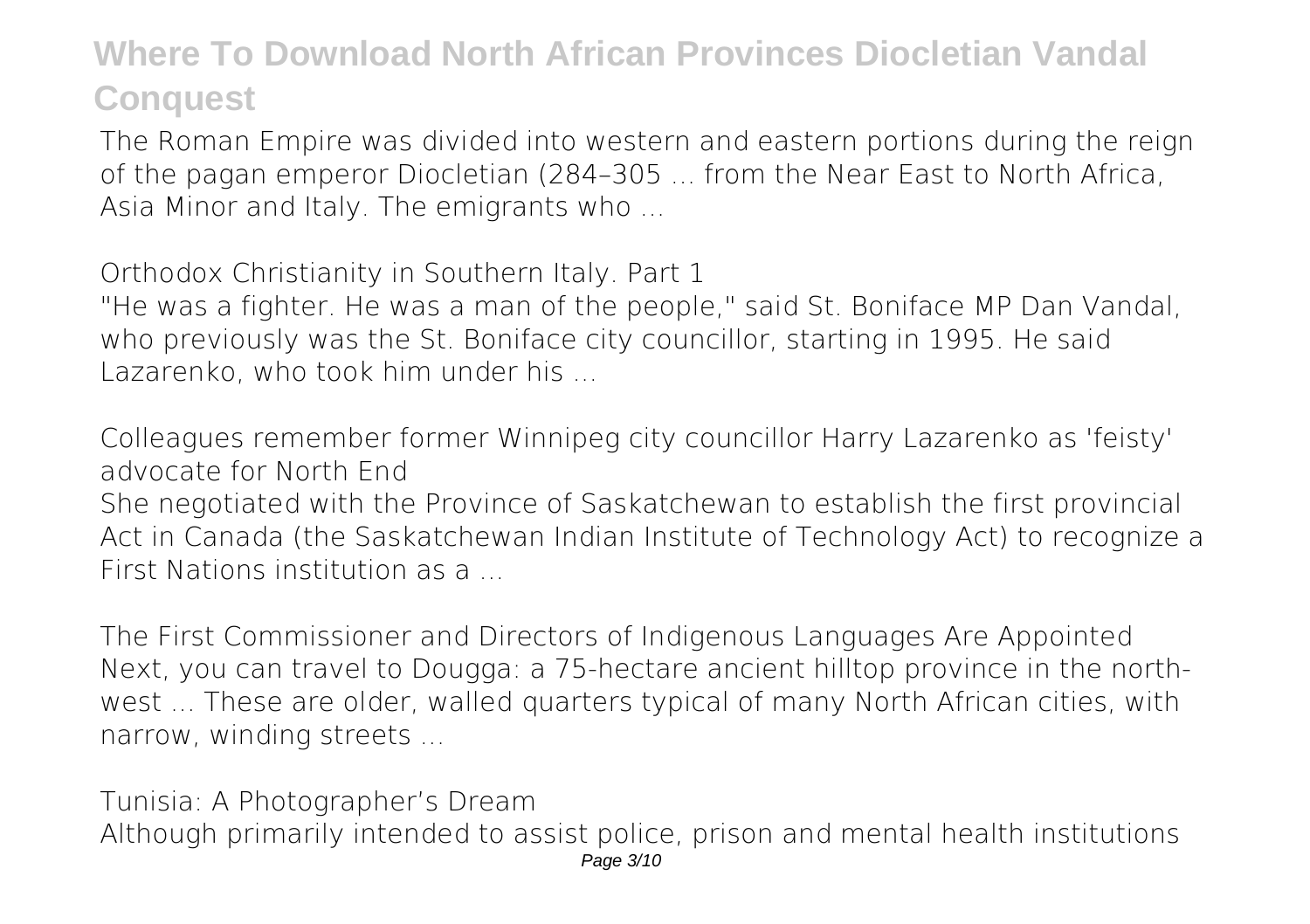in preventing inmates and patients from self-harming within secure room environments, the vandal-resistant ... more ...

ATM Security

Abstract - Price and wage data from Roman Egypt in the first three centuries CE indicate levels of real income for unskilled workers that are comparable to those implied by price and wage data in ...

Princeton/Stanford Working Papers in Classics

The Government of Canada will continue to work collaboratively with provinces and territories to ensure essential ... links in maintaining and strengthening supply chains across the North. As the ...

Government of Canada providing additional funding to support essential air services for remote communities in the Northwest Territories Hanwha Techwin America LNV-6020R 2M Vandal-Resistant Network IR Dome Camera Hanwha Techwin ... Chaka Wind Farm is located on the Gobi Desert in Qinghai Province, China. At an altitude of 3,200 meters ...

Hanwha Techwin America SNP-L5233 1.3MP HD 23x Network PTZ Dome Camera by investing in public and private equity securities and debt instruments in Africa and African businesses or other businesses with customers, suppliers or business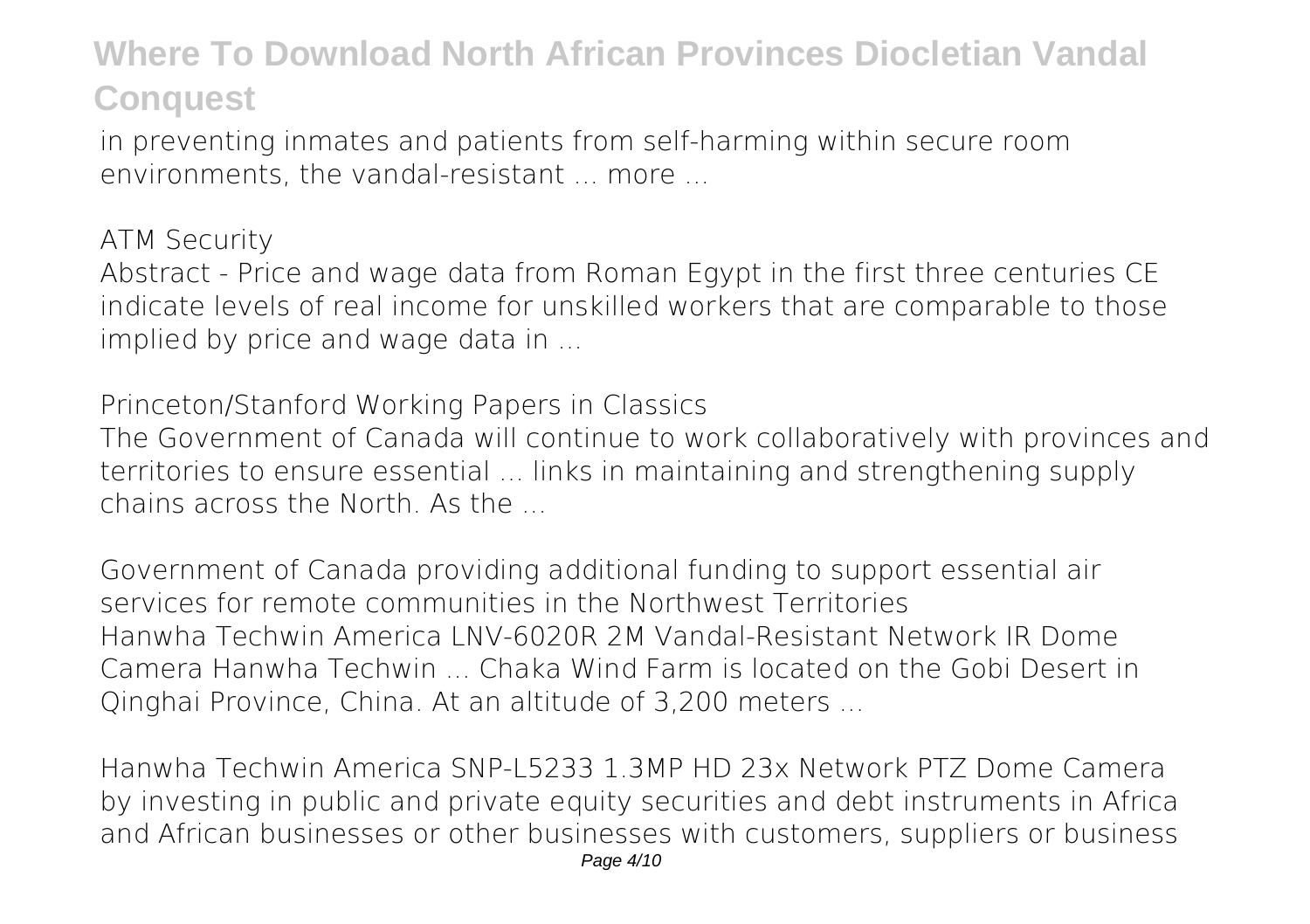primarily conducted in ...

Helios Fairfax Partners Appoints Chief Financial Officer Buenos Aires provinces are often the breeding grounds for some of the world's most famous footballing icons, from Hernán Crespo, Sebastián Verón, and Diego Milito and most notable of all

Aston Villa transfer news LIVE Joshua King 'agreement', Tino Livramento 'option', Ward-Prowse latest

The Government of Canada will continue to work collaboratively with provinces and territories to ensure essential transportation and supply chains for Northern and remote communities are protected for ...

Government of Canada providing additional funding to support essential air services for remote communities in Yukon

The Government of Canada will continue to work collaboratively with provinces and territories to ... and strengthening supply chains across the North. As the COVID-19 pandemic continues to put ...

An historical and archeological study of North Africa and her provinces.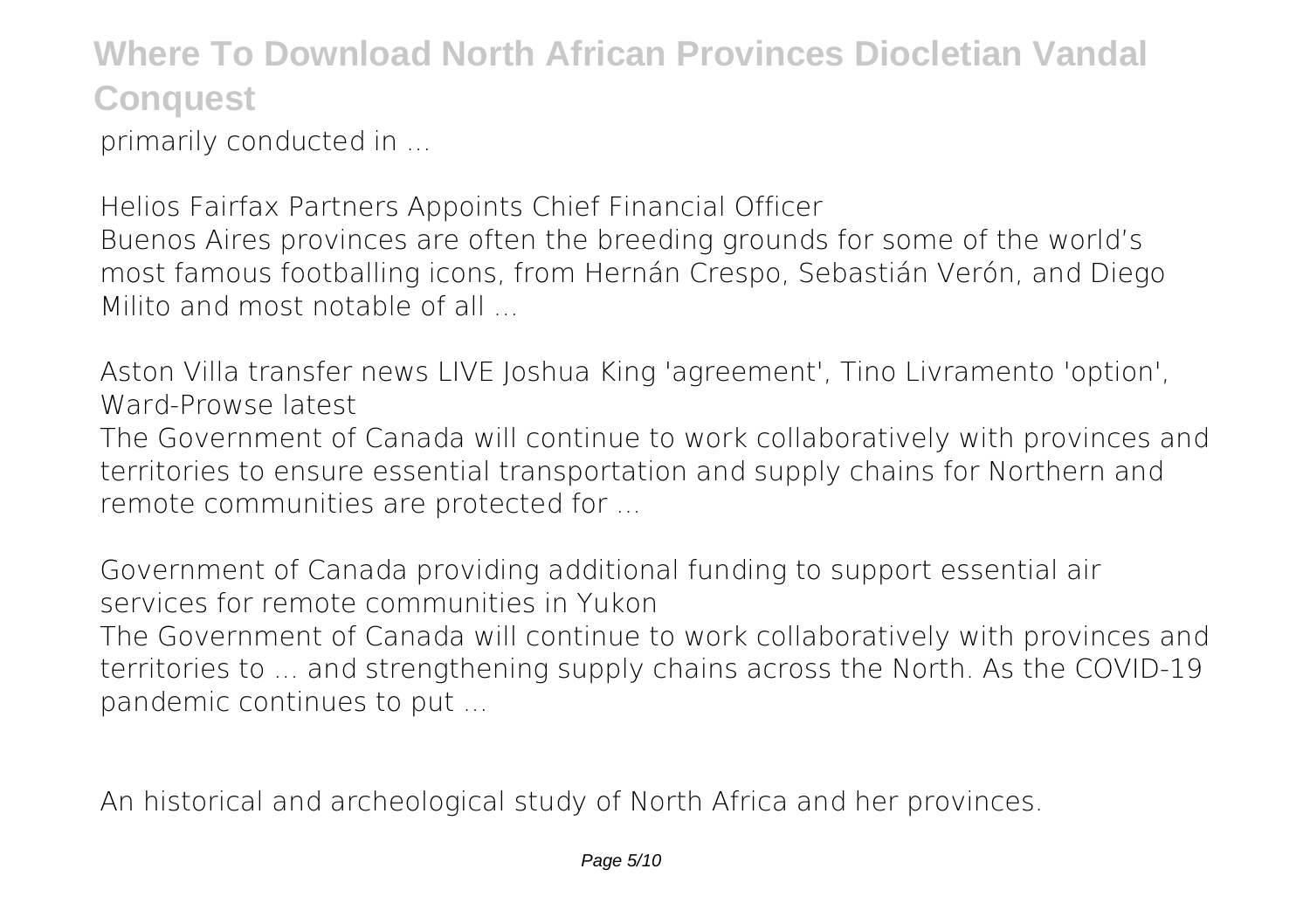The birth, growth and decline of the Vandal and Berber Kingdoms in North Africa have often been forgotten in studies of the late Roman and post-Roman West. Although recent archaeological activity has alleviated this situation, the vast and disparate body of written evidence from the region remains comparatively neglected. The present volume attempts to redress this imbalance through an examination of the changing cultural landscape of 5th- and 6th-century North Africa. Many questions that have been central within other areas of Late Antique studies are here asked of the North African evidence for the first time. Vandals, Romans and Berbers considers issues of ethnicity, identity and state formation within the Vandal kingdoms and the Berber polities, through new analysis of the textual, epigraphic and archaeological record. It reassesses the varied body of written material that has survived from Africa, and questions its authorship, audience and function, as well as its historical value to the modern scholar. The final section is concerned with the religious changes of the period, and challenges many of the comfortable certainties that have arisen in the consideration of North African Christianity, including the tensions between 'Donatist', Catholic and Arian,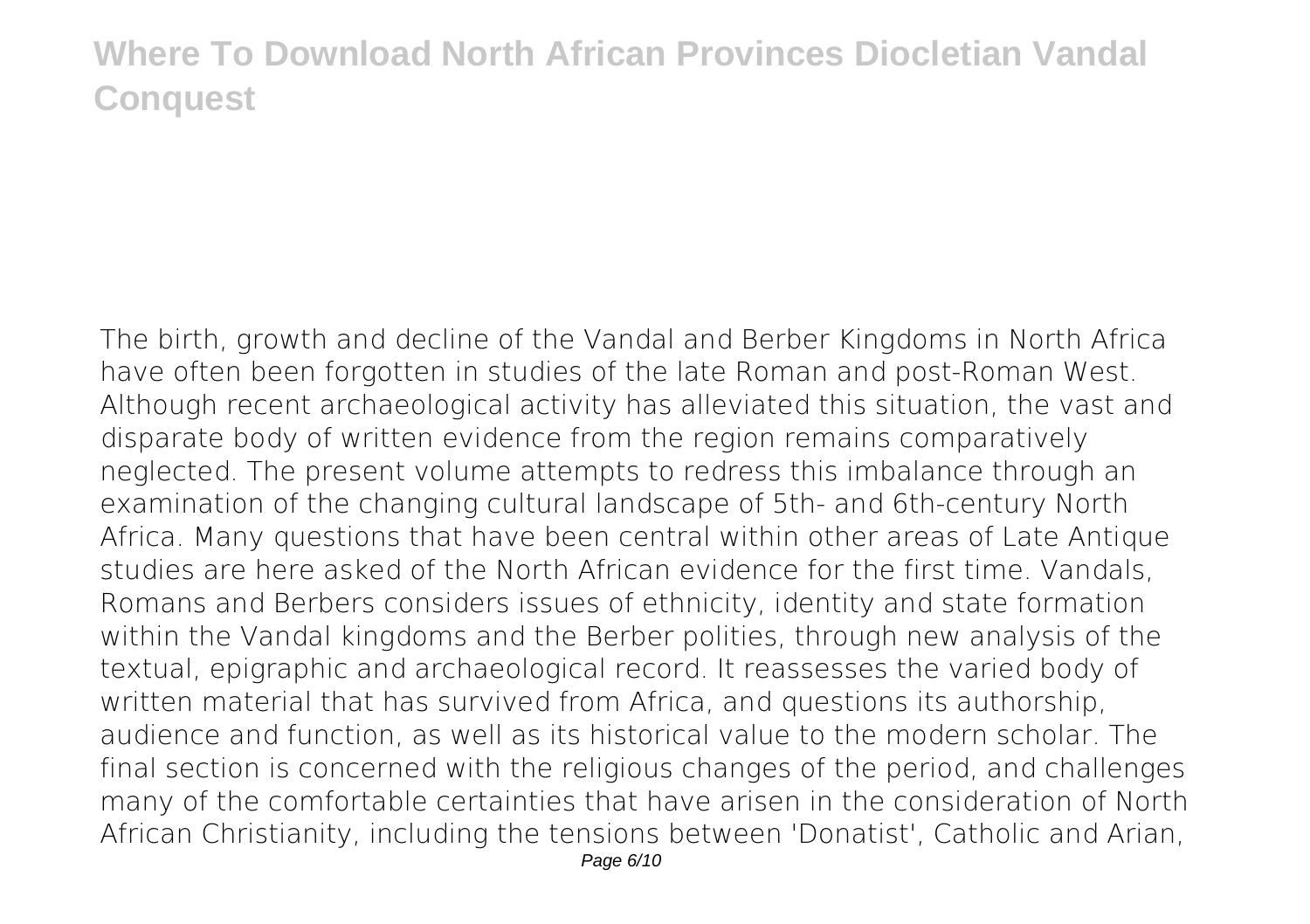and the supposed disappearance of the faith after the Arab conquest. Throughout, attempts are made to assess the relation of Vandal and Berber states to the wider world and the importance of the African evidence to the broader understanding of the post-Roman world.

Byzantium was dismissed by Gibbon, in the Decline and Fall of the Roman Empire,and his Victorian successors as a decadent, dark, oriental culture, given up to intrigue, forbidden pleasure and refined cruelty. This great empire, founded by Constantine as the seat of power in the East began to flourish in the fifth century AD, after the fall of Rome, yet its culture and history have been neglected by scholars in comparison to the privileging of interest in the Western and Roman Empire. Michael Grant's latest book aims to compensate for that neglect and to provide an insight into the nature of the Byzantine Empire in the fifth century; the prevalence of Christianity, the enormity and strangeness of the landscape of Asia Minor; and the history of invasion prior to the genesis of the empire. Michael Grant's narrative is lucid and colourful as always, lavishly illustrated with photographs and maps. He successfully provides an examination of a comparatively unexplored area and constructs the history of an empire which rivals the former richness and diversity of a now fallen Rome.

Connecting Europe, Asia, and Africa, the Mediterranean Sea has been for millennia the place where religions, economies, and political systems met, clashed,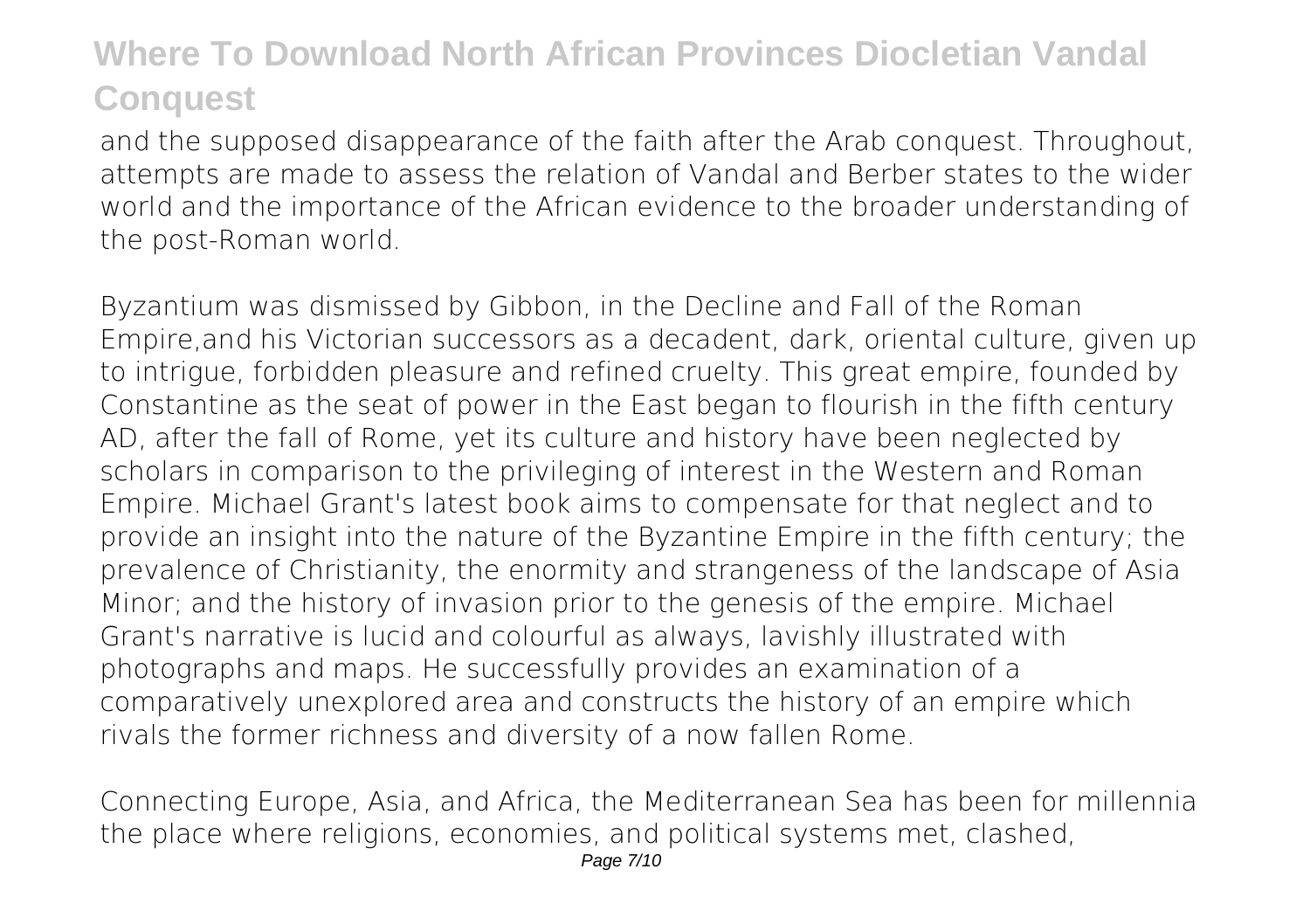influenced and absorbed one another. In this brilliant and expansive book, David Abulafia offers a fresh perspective by focusing on the sea itself: its practical importance for transport and sustenance; its dynamic role in the rise and fall of empires; and the remarkable cast of characters-sailors, merchants, migrants, pirates, pilgrims-who have crossed and re-crossed it. Ranging from prehistory to the 21st century, The Great Sea is above all a history of human interaction. Interweaving major political and naval developments with the ebb and flow of trade, Abulafia explores how commercial competition in the Mediterranean created both rivalries and partnerships, with merchants acting as intermediaries between cultures, trading goods that were as exotic on one side of the sea as they were commonplace on the other. He stresses the remarkable ability of Mediterranean cultures to uphold the civilizing ideal of convivencia, "living together." Now available in paperback, The Great Sea is the definitive account of perhaps the most vibrant theater of human interaction in history.

The desert margins of North Africa are extremely rich in archaeological ruins of the Roman period, evidence of dense settlement 2,000 years ago in what are now arid and hostile environments. Historians, geographers and archaeologists have long debated the significance of these sites, explaining the 'Greening of the Desert' variously in terms of environmental change, colonization, external market forces or combinations of factors. The debate so far has been characterized by the lack of scientific data from any one region concerning, on the one hand, the nature of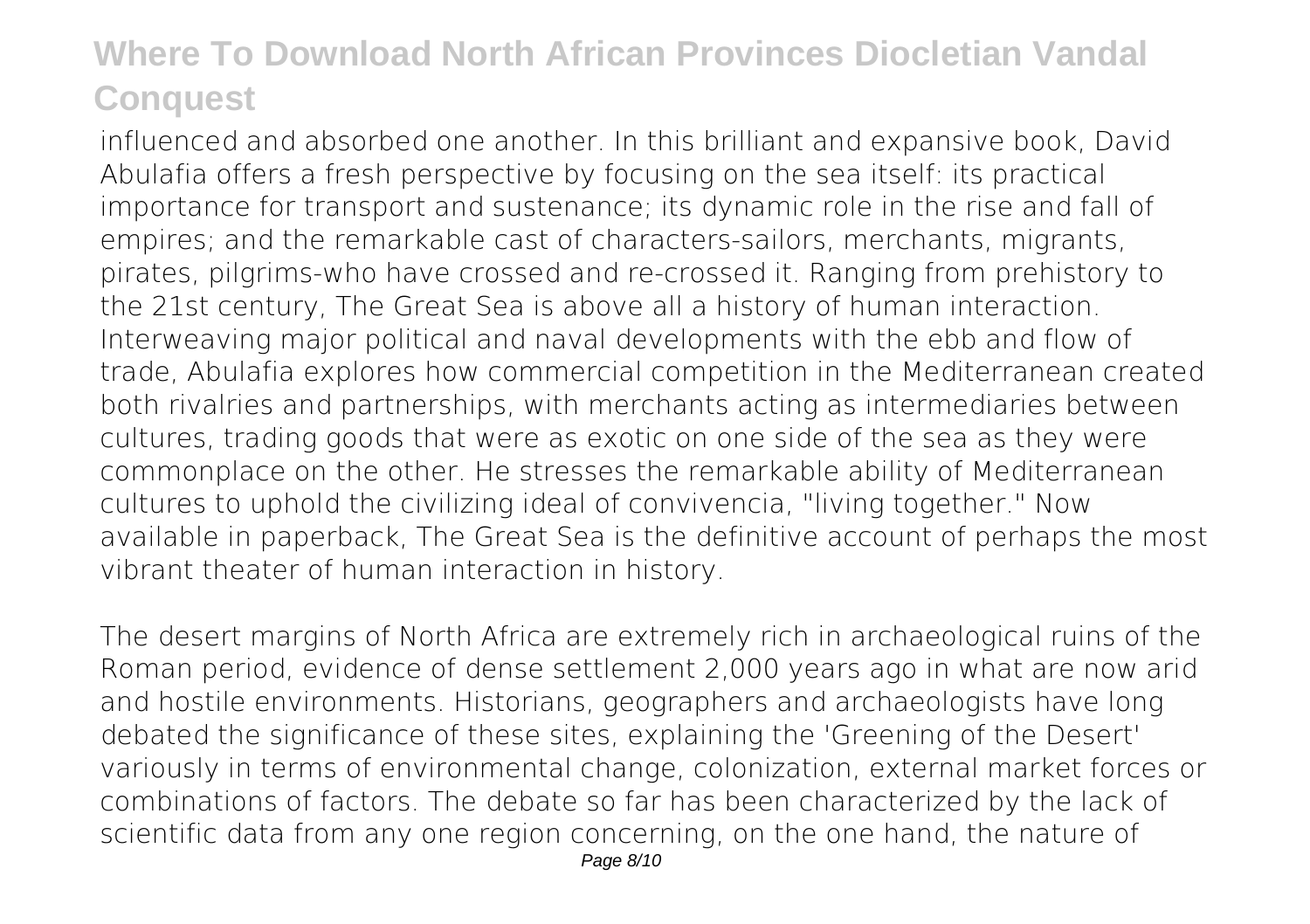settlement, society and land-use and, on the other, the contemporary climate and environment; this has made it impossible to compare rigorously the strengths and weaknesses of the alternative theories. The two volumes of Farming the Desert present the results of the alternative approach taken by the UNESCO Libyan Valleys Archaeological Survey: a detailed inter-disciplinary study by archaeologists, geographers and historians of a single region, i.e. the basins of the Wadis Sofeggin and ZemZem in Tripolitania, northwest Libya. The project's methodologies for studying the archaeology of arid-zone agriculture have been recognized internationally, and the results of their application to the study area have transformed our understanding of how the desert margins of North Africa were farmed in antiquity, with important implications for modern agricultural planning. 'A particular triumph. It marshals a wide variety of skills and techniques, transforms our understanding of ancient pre-desert farming, and is as vital a contribution to modern needs as it is to scholarship.' (Tim Potter, British Museum)

This remarkable history foregrounds the most marginal sector of the Roman population, the provincial peasantry, to paint a fascinating new picture of peasant society. Making use of detailed archaeological and textual evidence, Leslie Dossey examines the peasantry in relation to the upper classes in Christian North Africa, tracing that region's social and cultural history from the Punic times to the eve of the Islamic conquest. She demonstrates that during the period when Christianity was spreading to both city and countryside in North Africa, a convergence of